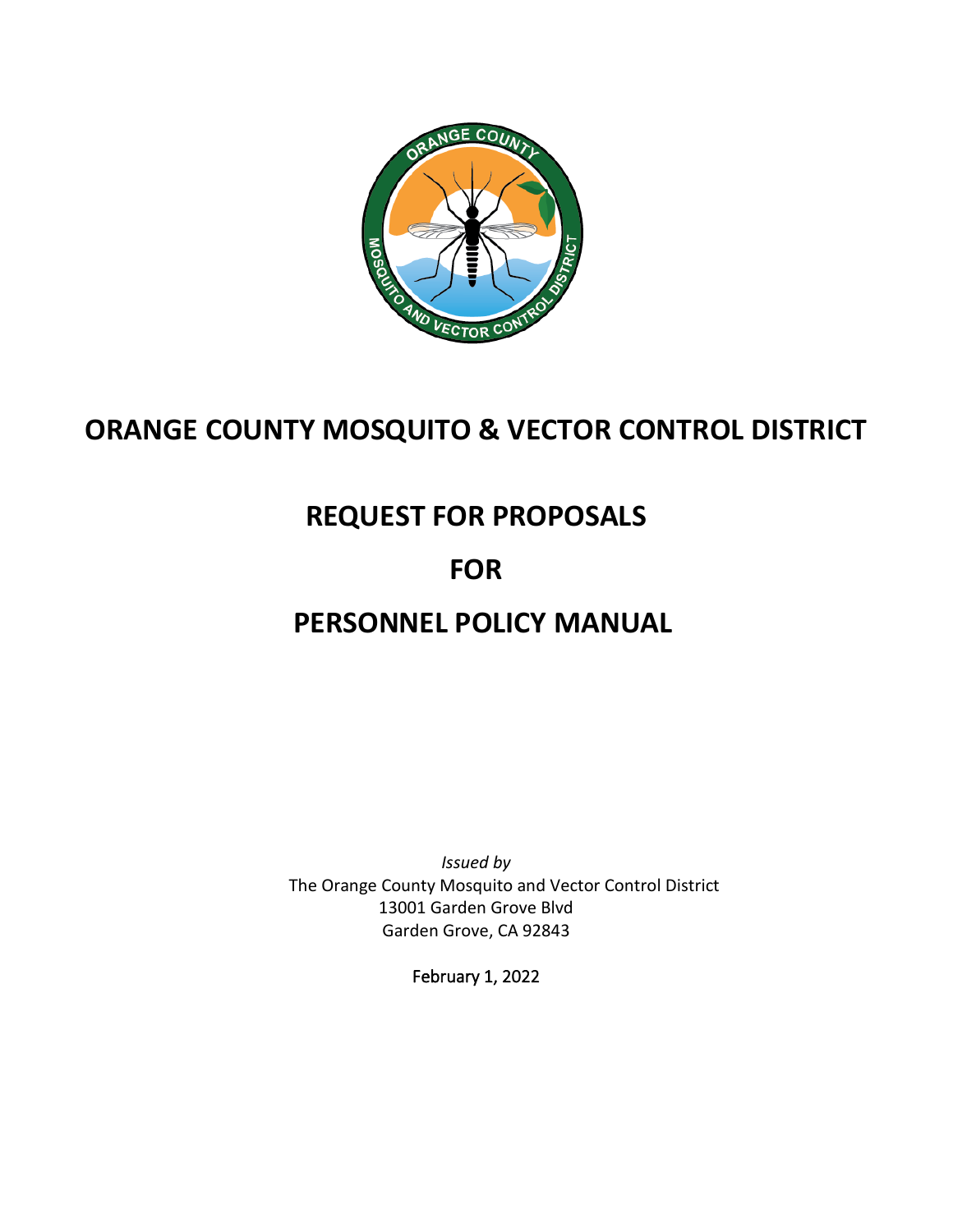# **ORANGE COUNTY MOSQUITO & VECTOR CONTROL DISTRICT**

# **REQUEST FOR PROPOSALS (RFP)**

# **PERSONNEL POLICY MANUAL**

# **STANDARD INSTRUCTIONS TO VENDORS**

#### **February 1, 2022**

## **I. INTRODUCTION**

NOTICE IS HEREBY GIVEN THAT the Orange County Mosquito & Vector Control District (OCMVCD), Garden Grove, California, is seeking proposals from qualified firms experienced with government agencies, special districts and/or municipal organizations to complete a comprehensive review and revision in its entirety of the District's current Personnel and Salary Resolution NO.415. As a part of this RFP, it is expected that existing personnel policies may be simplified, de-conflicted, updated, and rendered best practice, as requested by the District Manager and members of the Board of Trustees. It is also expected that, in a separate cost proposal, training to all supervisors on interpreting and implementing the updated personnel policies will be included in order to ensure that there is a shared understanding and consistency throughout the organization.

# II. **OBTAINING REQUEST FOR PROPOSAL DOCUMENTS**

A. CONTACT INFORMATION

Supplemental information requests may be obtained at the Orange County Mosquito & Vector Control District, 13001 Garden Grove Boulevard, Garden Grove, California, 92843. Project contacts are as follows:

| Tina Pacific            |    | Elizabeth Escobar          |
|-------------------------|----|----------------------------|
| Human Resources Manager |    | Human Resources Specialist |
| tpacific@ocvector.org   | or | eescobar@ocvector.org      |
| (714) 971-2421 Ext. 139 |    | (714) 971-2421 Ext. 158    |

Written questions for clarification concerning this RFP should be directed to: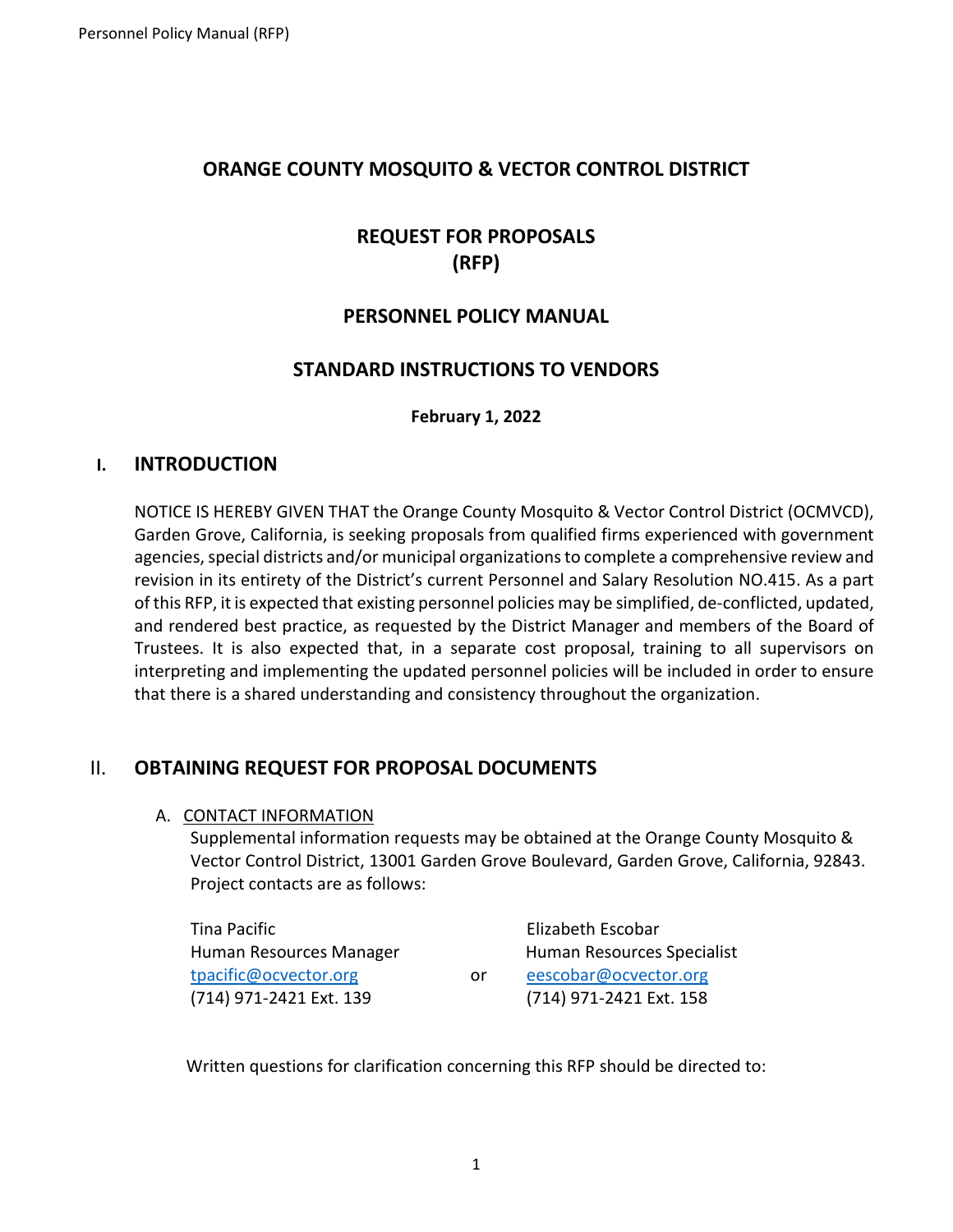Tina Pacific Human Resources Manager 13001 Garden Grove Boulevard Garden Grove, California 92843 tpacific@ocvector.org

Requests for clarification and other questions concerning this RFP must be in writing and shall be submitted to the contact identified above no later than 3:00 p.m. (PST) on Thursday, February 17, 2022.

#### B. REQUEST FOR PROPOSAL (RFP) SUBMISSION INSTRUCTIONS

The District will accept proposals through 3:00 p.m. PST February 28, 2022. Proposals in response to this RFP must be delivered in a sealed envelope to the address below:

> Tina Pacific, Human Resources Manager Human Resources Office 13001 Garden Grove Blvd. Garden Grove, CA 92843

If submitted in written form, please include four (4) original copies of all required submission materials. Proposals must be clearly marked as follows:

"PERSONNEL POLICY MANUAL REVIEW"

If submitted electronically, please include all pertinent documents. The Subject Line shall read as follows: "PERSONNEL POLICY MANUAL REVIEW".

Address the submittal to the following recipients: [tpacific@ocvector.org](mailto:tpacific@ocvector.org) [eescobar@ocvector.org](mailto:eescobar@ocvector.org)

# **III. PROPOSAL ORGANIZATION AND FORMAT**

Consultants responding to this RFP must include the following information:

A. Cover letter, RFP signature page: Include here any cover letter and the RFP signature page. Submittals in response to this RFP must be signed by the person in the consultant's organization who is responsible for the submittal and is authorized to submit on behalf of their organization. An electronic signature(s) will be accepted if submitting electronically.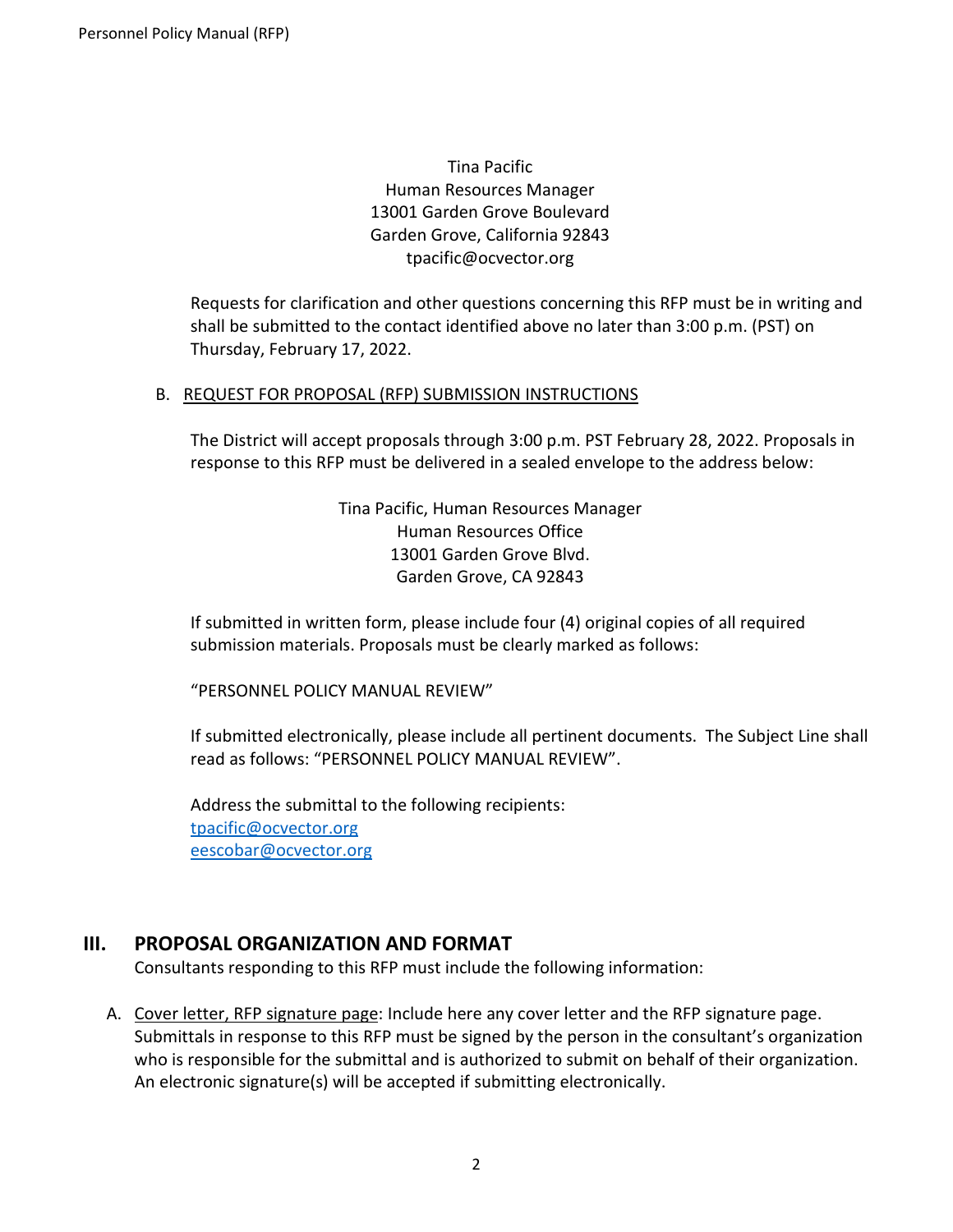- B. Qualifications of the submitting consultant and any sub-consultants who are team members: The specific qualifications of the consultant(s) to accomplish the work outlined in the scope of services should be included. Identify projects relevant to this assignment with dates, clients, and specific references that could comment on the quality of the work.
- C. Qualifications of the individuals who will work on the project: The qualifications must identify the project manager and explain how this point of contact will lead the consultant's efforts. If interviews are required for selection, it will be necessary for the proposed project manager to conduct a majority of the presentation and be able to answer most questions asked during the interview process. All other relevant personnel who will work on the project should be identified in this section with relevant specific experience identified. Include specific work assignments of the proposed personnel. Resumes describing the educational and work experiences of the key people proposed for this assignment should be included. List any ongoing commitments on other projects and availability of staff assigned to project.
- D. Project approach: The proposed approach must include the specific tasks anticipated for the project, including how each task would be implemented and the team members who would be responsible for each task.
- E. Separate cost proposal: The submittal shall include a separate sealed envelope, labeled as "Project Fee", containing the estimated hours by task and a not-to- exceed lump sum fee if filed using a hard copy. If additional or alternative efforts are recommended, these should be broken out separately from the primary tasks. Training costs will be identified in a separate cost proposal from this RFP.

If submitting electronically, please include as a separate file and include the attachment titled "Project Fee".

# **IV. GENERAL INFORMATION**

The Orange County Mosquito and Vector Control District is a special district governed by a Board of Trustees comprised of 35 members, of which 34 members are each appointed by the city they represent within the District, and one Board member is appointed by the Orange County Board of Supervisors and represents the unincorporated area of the County-at- Large. The District maintains a year-round operational control and disease surveillance program for mosquitos, rats, flies, and fire ants.

# **V. SCOPE OF SERVICES**

The District is seeking to work with a contractor's team of creative individuals with experience with special districts and municipal organizations. The scope of work outlined below should not be viewed as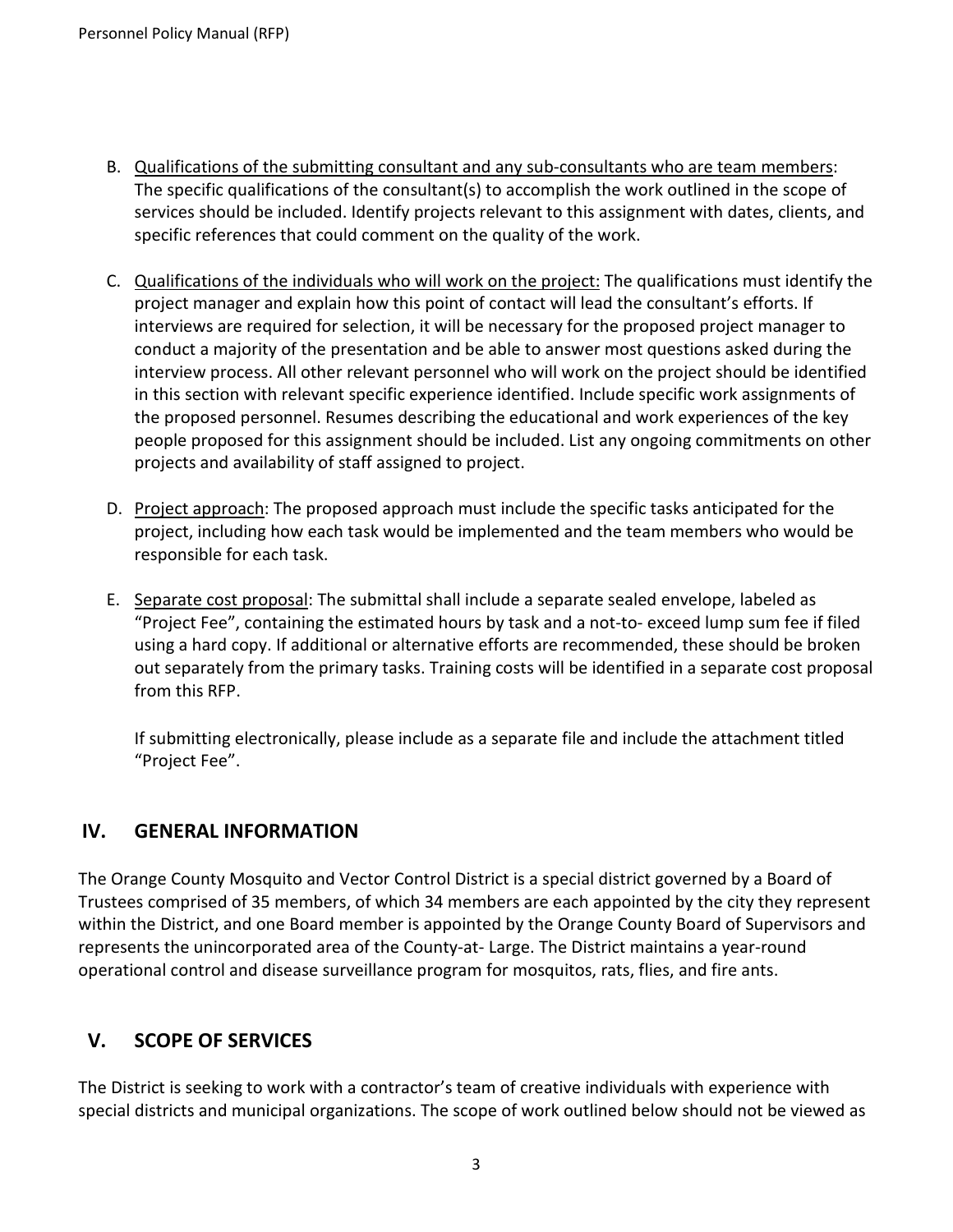rigid and the consultant is encouraged to offer alternative or additional efforts for this project where appropriate.

The District's intent is for the consultant to review the current Personnel & Salary Resolution NO.415 and:

- **A.** All proposals must be made on the basis of and either meeting or exceeding the requirements contained herein. Failure to provide any of the following requirements may be cause for the proposal to be considered non-responsive and be rejected. All offerors must be able to provide, at a minimum:
	- 1. Identify which policies are required by Federal and State law.
	- 2. Make specific recommendations to simplify the policies and ensure they are consistent and flexible while protecting the District from liability.
	- 3. Make specific recommendations on which policies present conflicting information.
	- 4. Compare the current Personnel Salary Resolution to best practices found in other California municipalities and special districts to provide recommendations for improvement. As part of this review, all current content will be considered for amendment or replacement including but not limited to:
		- Title of the Document
		- General Personnel Regulations
		- Work Schedule/Period
		- Pay Practices
		- General Personnel Provisions
		- Employee Recognition
		- Reimbursement Programs
		- Tuition Reimbursement
		- Disciplinary Action
		- On-the-job Injury, Workers' Compensation Supplement Pay
		- **Insurance**
		- Payoff/Buyback Provisions
		- **Retirement**
		- Drug & Alcohol Abuse Policy
		- Harassment Policy
		- Rules of Conduct
	- 5. Once completed, provide training of new Personnel Policy Manual to supervisors and other appropriate District staff.

## **B. KEY EVENT DATES**

Listed below are estimated dates and times of actions related to this Request for Proposals (RFP). In the event that the District finds it necessary to change any of the specific dates and times, it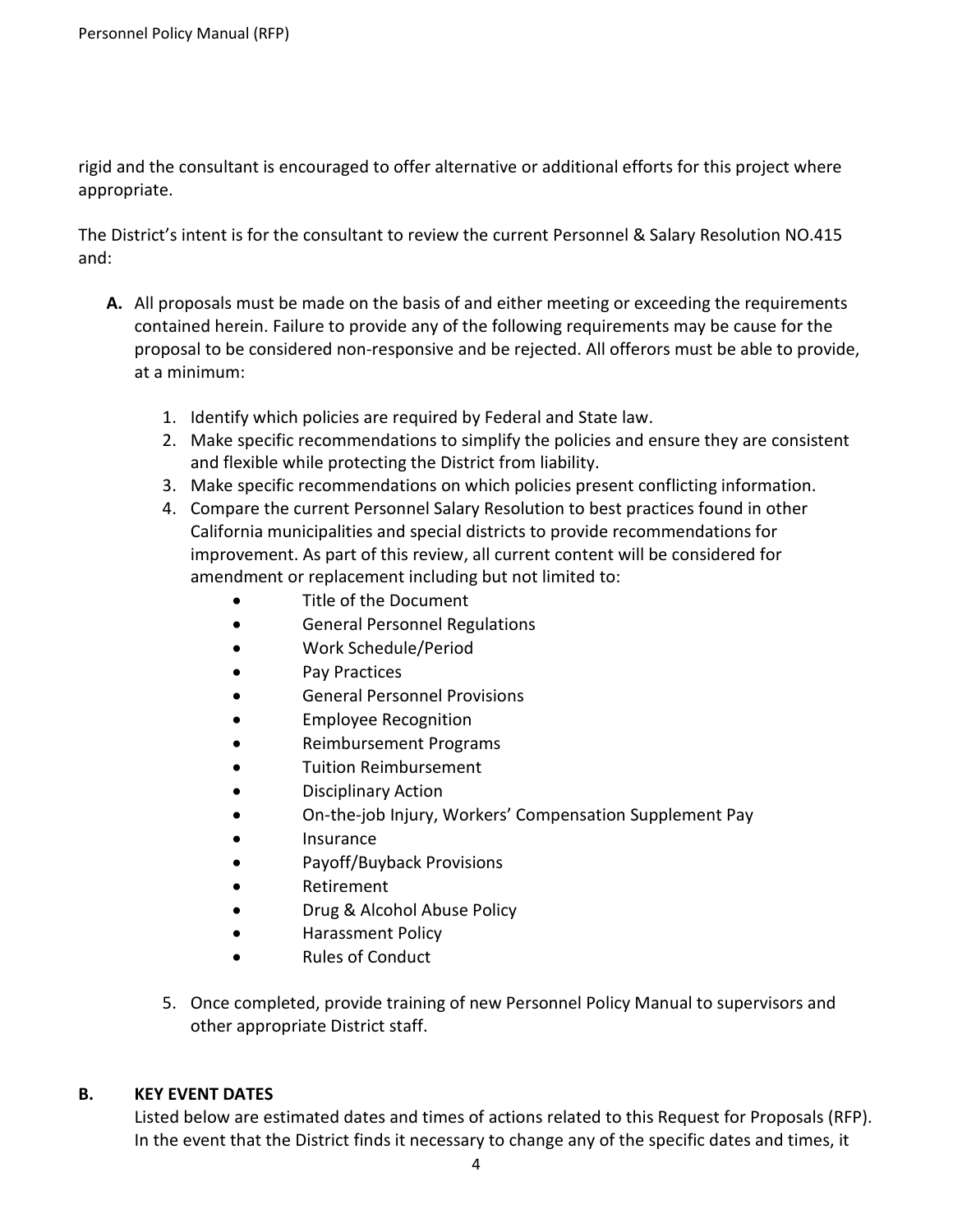will do so by issuing amendments to this RFP. Failure by the District to issue amendments to this schedule will not invalidate this selection process.

| <b>DATE</b>       | <b>EVENT</b>                                   |
|-------------------|------------------------------------------------|
| February 1, 2022  | Posting of RFP for Public View                 |
| February 1, 2022  | <b>Advertise RFP</b>                           |
| February 3, 2022  | <b>RFP Open</b>                                |
| February 17, 2022 | Deadline for submissions of Questions          |
| February 28, 2022 | Proposals due on or before 3:00 p.m. (PST)     |
| March 14-18, 2022 | Interviews/presentations (if required)         |
| April 21, 2022    | Presentation to Policy and Personnel Committee |
| May 19, 2022      | Board Review / Approval                        |
| May 23, 2022      | Agreement start date (estimated)               |
| August 1, 2022    | Agreement completion (review and submit        |
|                   | recommendations to the District)               |

#### **C. ANTICIPATED DELIVERABLES**

- 1. Consultant will meet with Human Resources staff to review project planning, coordination, and the current Personnel Salary Manual to be updated and studied,in order to clarify Scope of Services, issues, concerns, desired outcomes, and defined expectations. It is anticipated that the consultant will need to meet with District staff on a regular basis during the course of the project to review interim work products and to receive direction and input from Human Resources, the District Manager, and others in the District's management team.
- 2. Consultant will obtain all pertinent District documents, such as current Personnel Salary Manual, collective bargaining agreements, and other documents as required to fulfill agreement.
- 3. Consultant shall prepare a draft written report describing the Personnel Policy Manual review process, methodology, findings, and recommendations.
- 4. Consultant shall prepare a draft update of the current Personnel Policy Manual to reflect best practices and recommended policies and to ensure legal compliance with current legislation. Consultant shall make every reasonable effort to streamline the Personnel Policy Manual so that it is an easy-to-use guide for both District employees and management, while ensuring the necessary professional outcomes and appropriate policy language are present to provide a best practice product that also protects the District of employees' practices liability.
- 5. Consultant shall review the draft update to the Personnel Policy Manual with Human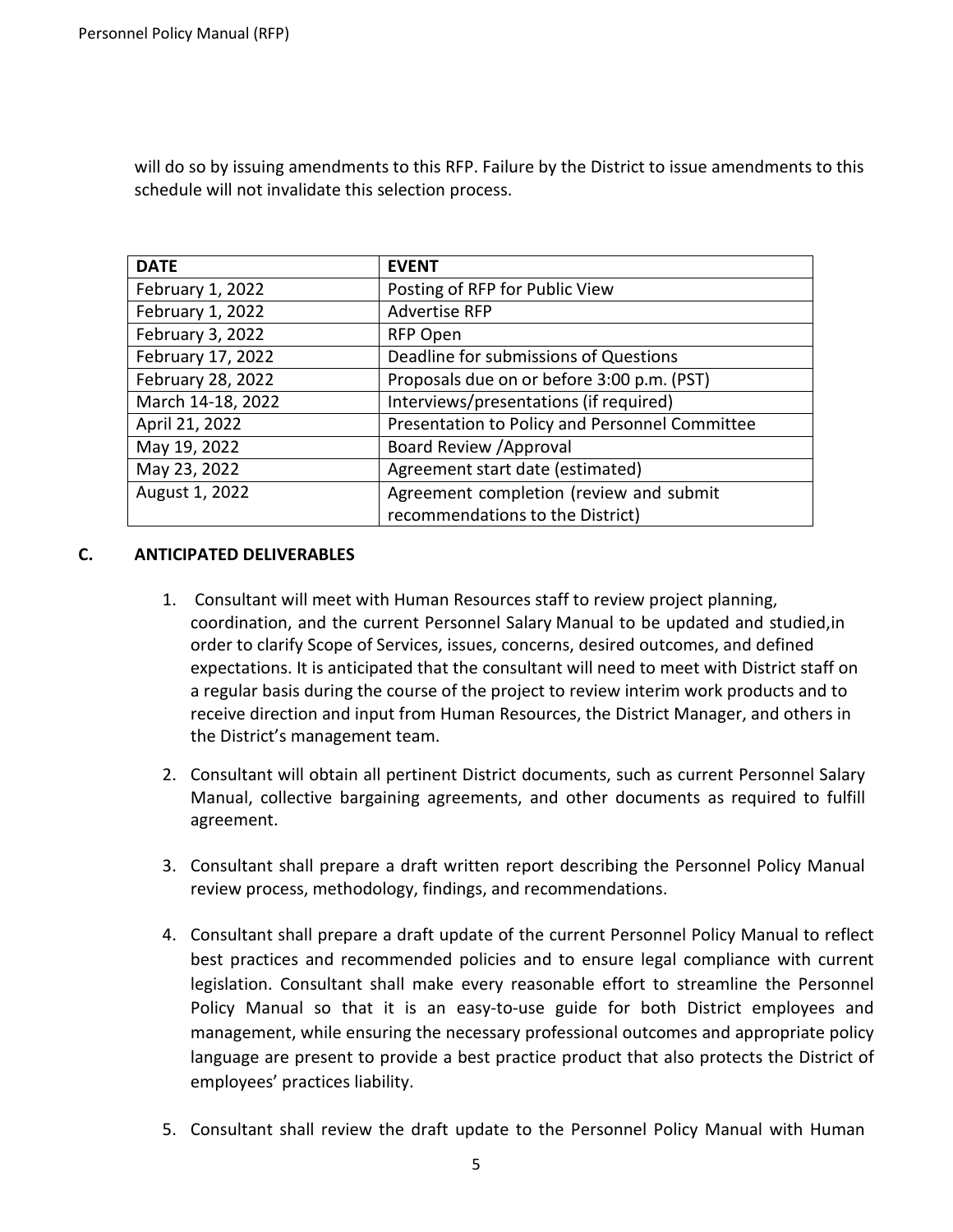Resources staff, District Manager, and others in the District management team.

- 6. Consultant shall prepare a final Personnel Policy Manual incorporating revisions resulting from such review.
- 7. Consultant shall provide curriculum for training of supervisors on the updated Personnel Policy Manual. As part of this curriculum, consultant will develop a summary of key changes to accompany the updated Personnel Policy Manual to aid with communication plan and training. These training costs will be identified in a separate cost proposal from this RFP.
- 8. Consultant shall provide all deliverables in electronic format suitable for ongoing customization and revision, as from time to time requested or directed by the District.

# **VI. CONSULTANT SELECTION AND AWARD PROCESS**

## **A. REVIEW OF SUBMITTALS**

The District's evaluation committee may include the District Manager, Human Resources Manager, and other relevant District staff members. The evaluation committee will review the proposal and references and may request interviews/presentations. The resulting information will be used to rate the submittals.

The evaluation committee reserves the right to make a selection based on submittals without scheduling interviews. The evaluation committee's scoring will be tabulated, and submittals ranked based on the numerical scores received. The total, aggregate, fee agreement maximum value may not exceed \$25,000. The District assumes no responsibility for the payment of subcontractors that may arise out of a proposal or subsequent agreement.

#### **B. INTERVIEW/PRESENTATIONS**

Top-scoring consultants, based on the evaluation of the written proposals, may be required to have interviews/presentations to support and clarify their proposals, if requested by the District. The District will make every reasonable attempt to schedule each interview/presentation at a time that is mutually agreeable between the consultant and District. Failure of a consultant to complete a scheduled interview/presentation to the evaluation committee may result in rejection of the opportunity for award of an agreement.

## **C. FINAL EVALUATION**

Upon completion of any interviews/presentations by proposers, the District's evaluation committee will gather and review all information obtained, conduct possible reference checks, review project fee, and other pertinent factor(s) that may arise and/or be included by the District in the selection process.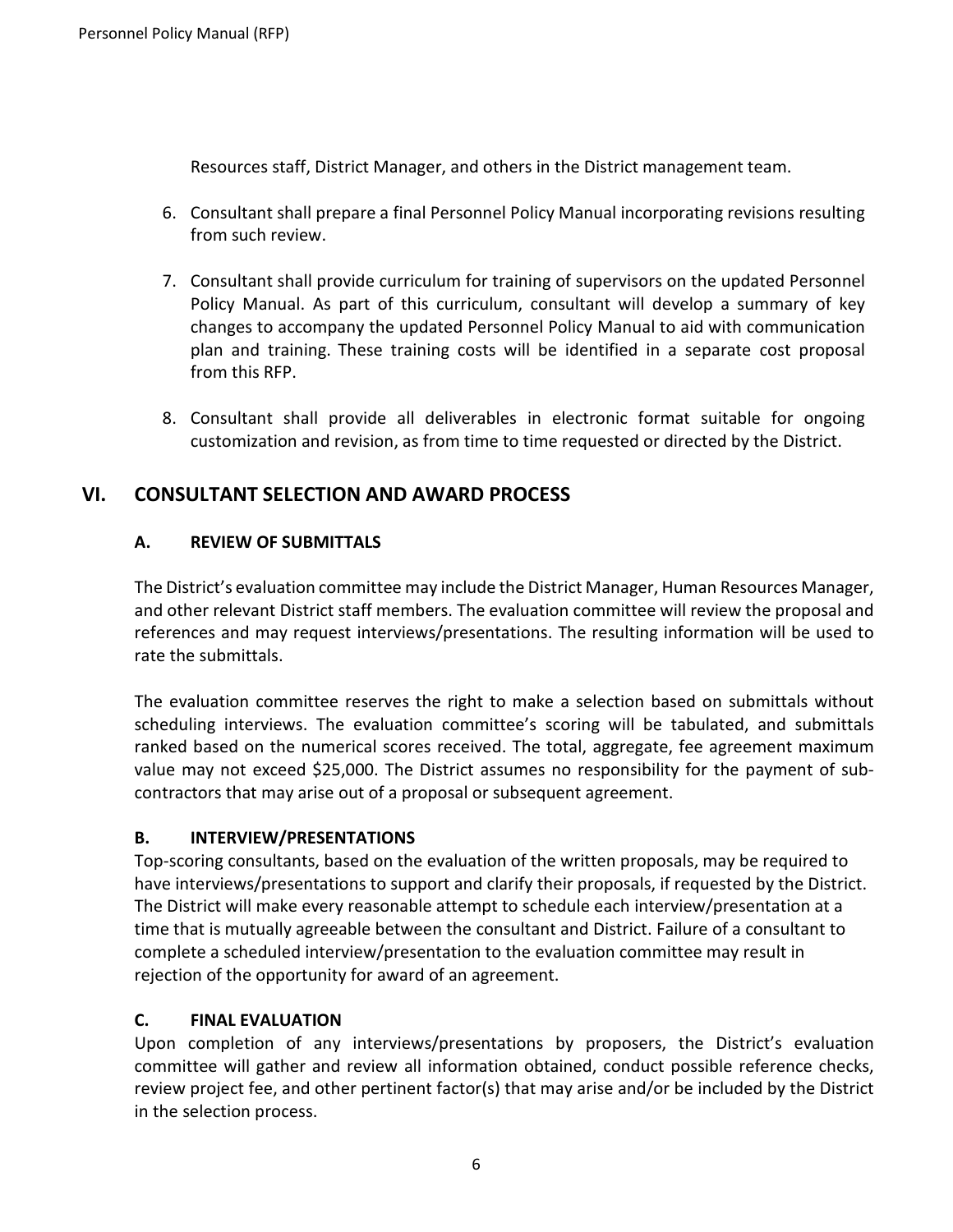### **D. RIGHT TO REJECT PROPOSALS AND NEGOTIATE AGREEMENT TERMS**

The District reserves the right to reject any and all proposals without cause or notice, such as if determined that one or another does not satisfactorily meet the needs, qualifications, product, and/or outcomes required or desired. The District reserves the right to negotiate the terms of an agreement, including the award amount, with the selected proposer or any other person, even with someone who has not submitted a proposal, prior to entering into an agreement. Selection, award, terms, conditions, and amount are each within the sole discretion of the District Manager.

## **E. LATE PROPOSALS**

The District may deem a proposal as late if received at any time after 3:00 p.m. PST on February 28, 2022. Proposals received after this time on this date will be marked "LATE PROPOSAL," will not be considered and will be returned to the consultant unopened.

## **F. PROPOSAL PROPERTY**

All proposals become the property of the District upon submission and subject to California's public records laws. Nothing contained in any submission will be considered proprietary or a trade secret and a submission will act as an irrevocable acknowledgment of this by the proposer.

### **G. AMENDMENTS TO RFP**

The District reserves the right to amend the RFP by addendum or to waive minor irregularities. If necessary, the proposal submittal deadline will be extended to allow proposers additional time to respond to the RFP addendum. The District may waive conflicts.

#### **H. NON-COMMITMENT**

This RFP does not commit the District to award an agreement to any person; to pay any person's costs, fees, or expenses incurred in the preparation of a proposal for this request; or to procure or contract for services. The District reserves the right to accept or reject any or all proposals received as a result of this request, or to modify or cancel in part or in its entirety the RFP, without cause and without notice, such as, but not limited to, if the District Manager determines it is in the best interests of the District to do so.

# **VII. INSURANCE REQUIREMENTS**

#### **A. Insurance Requirements:**

The Awardee shall produce and maintain, for the duration of the contract, insurance against claims for injuries to persons or damages to property which may arise from or in connection with the performance of the work hereunder and the results of that work by the Awardee, his agents, representative, employees, or subcontractors.

#### **B. Insurance Coverages & Limits Required:**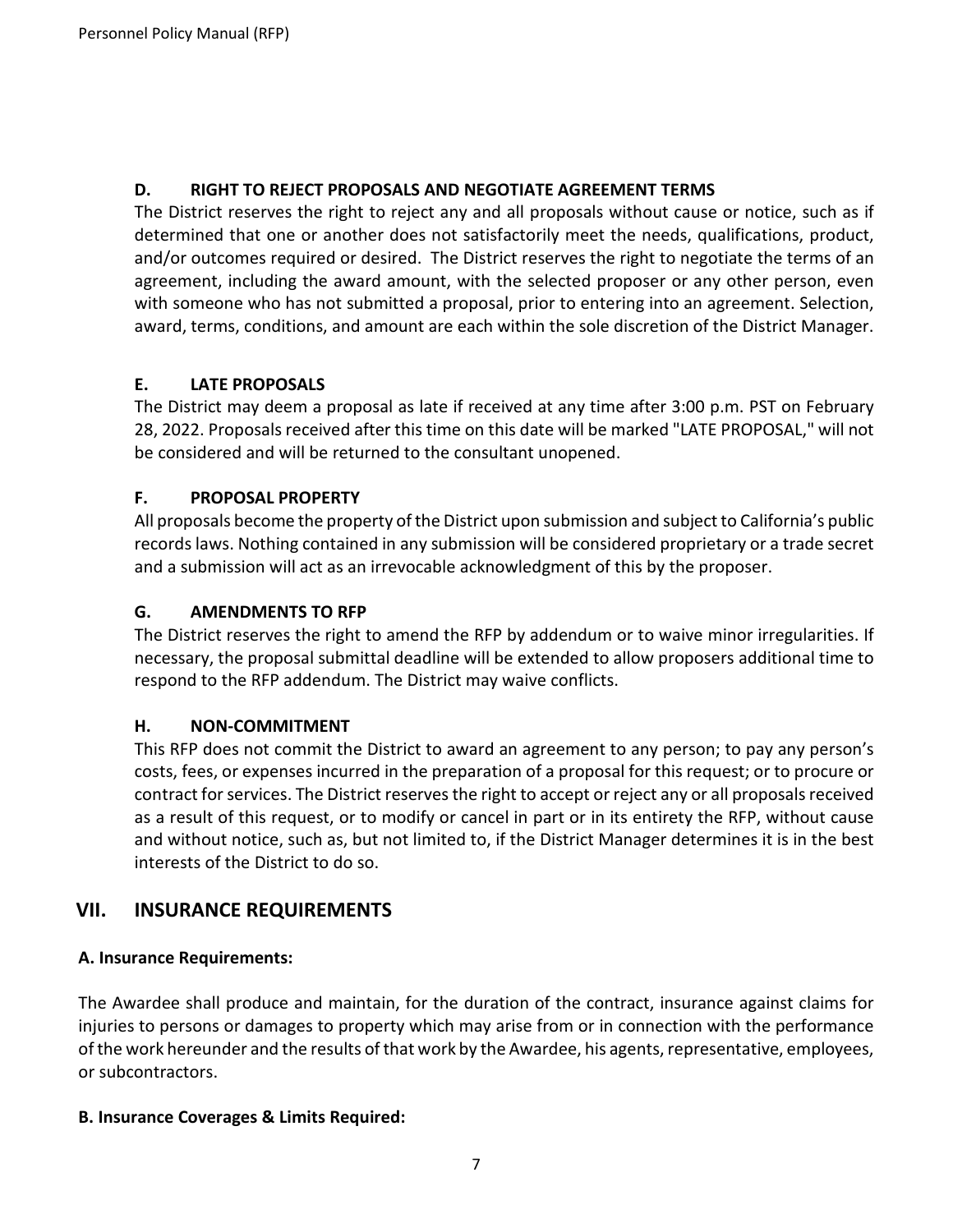The Awardee shall maintain limits of insurance no less than:

|    | 1) Worker's Compensation:                              | As required by the state of California. Awardee<br>shall provide a waiver of subrogation<br>endorsement, under the terms of the workers'<br>compensation insurance. |
|----|--------------------------------------------------------|---------------------------------------------------------------------------------------------------------------------------------------------------------------------|
| 2) | <b>General Liability:</b>                              | \$1,000,000 per occurrences for bodily injury,<br>personal injury, and property damage.                                                                             |
|    | 3) Automobile Liability:                               | \$1,000,000 per accident for bodily injury and<br>property damage.                                                                                                  |
| 4) | <b>Professional Liability</b><br>(Errors & Omissions): | \$2,000,000 per occurrence.                                                                                                                                         |

- o All insurance requirements shall be submitted with Awardee's proposal.
- $\circ$  If Awardee maintains higher limits than the minimum shown above, OCMVCD shall be entitled to coverage at the higher limits maintained by the Awardees.
- $\circ$  The Orange County Mosquito and Vector Control District shall appear as an additional insured on all Certificates of Insurance and shall be provided with an additional insured endorsement on the general liability policy.
- $\circ$  All insurance to be provided by the Awardee shall be issued by a company authorized to do so in the State of California.

## **C. Substitutions**

NO substitutions or cancelations are permitted after award without written approval by the Purchasing Agent.

#### **D. Method of Payment**

Contractor shall submit invoices in duplicate for each delivery, such statement to include detailed breakdown of all charges, and shall be based on completion of tasks or deliverables. Invoices shall be submitted to using departments. Upon acceptance of work, the District will render payment within fortyfive (45) days of receipt of invoice.

#### **E. Termination**